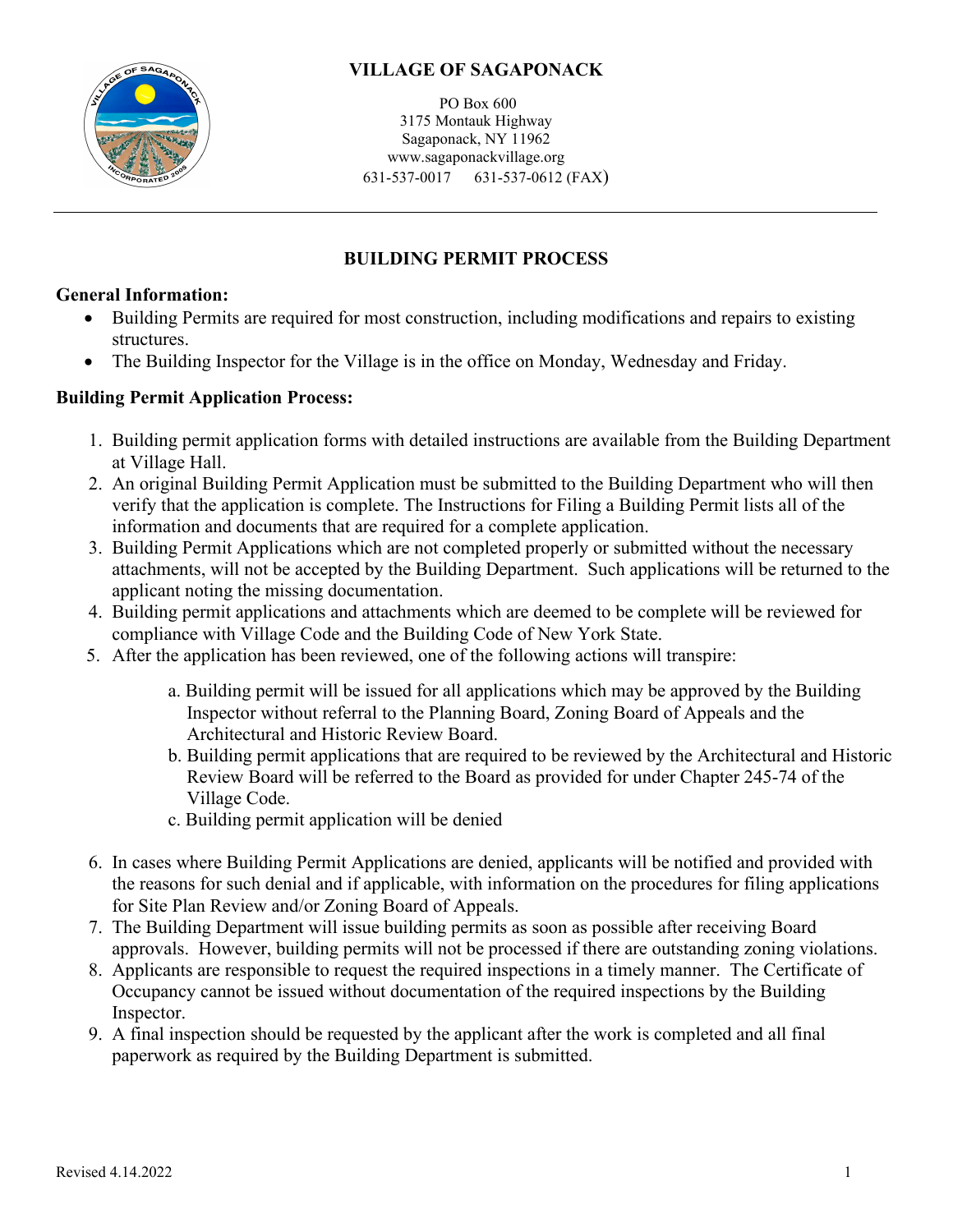

PO Box 600 3175 Montauk Highway Sagaponack, NY 11962 www.sagaponackvillage.org 631-537-0017 631-537-0612 (FAX)

## **REQUIRED INSPECTIONS DURING CONSTRUCTION PROCESS**

#### **General Information:**

 This information sheet is presented as a guide for you during the building process. Please contact the Building Department far enough in advance as possible to allow the Building Inspector to schedule the inspection in a timely manner. Any changes in work must be filed with the Building Department prior to the inspections.

### **Required Inspections:**

- 1. Foundation Inspection
	- Requires in progress survey for foundation including elevation to top of foundation
	- Partial foundation inspection after placement of foundation
- 2. Strapping Inspection
- 3. Framing and rough plumbing inspection
- 4. Electrical Inspection This inspection is performed by an electrical inspector of the electrician's choice
- 5. Insulation Inspection
- 6. Final Inspection
- 7. The following certificates may be required upon the final inspection:
	- final survey with topography of property in 1' contours
	- final Board of Health
	- solder affidavit
	- electrical certificate
	- elevation certificate
	- blower door test certificate (for new construction only)
	- completion of any restrictions/covenants imposed by the Planning Board, ZBA, or AHRB.
- 8. Upon approval of final inspection, the Building Inspector will issue a Certificate of Occupancy or a Certificate of Compliance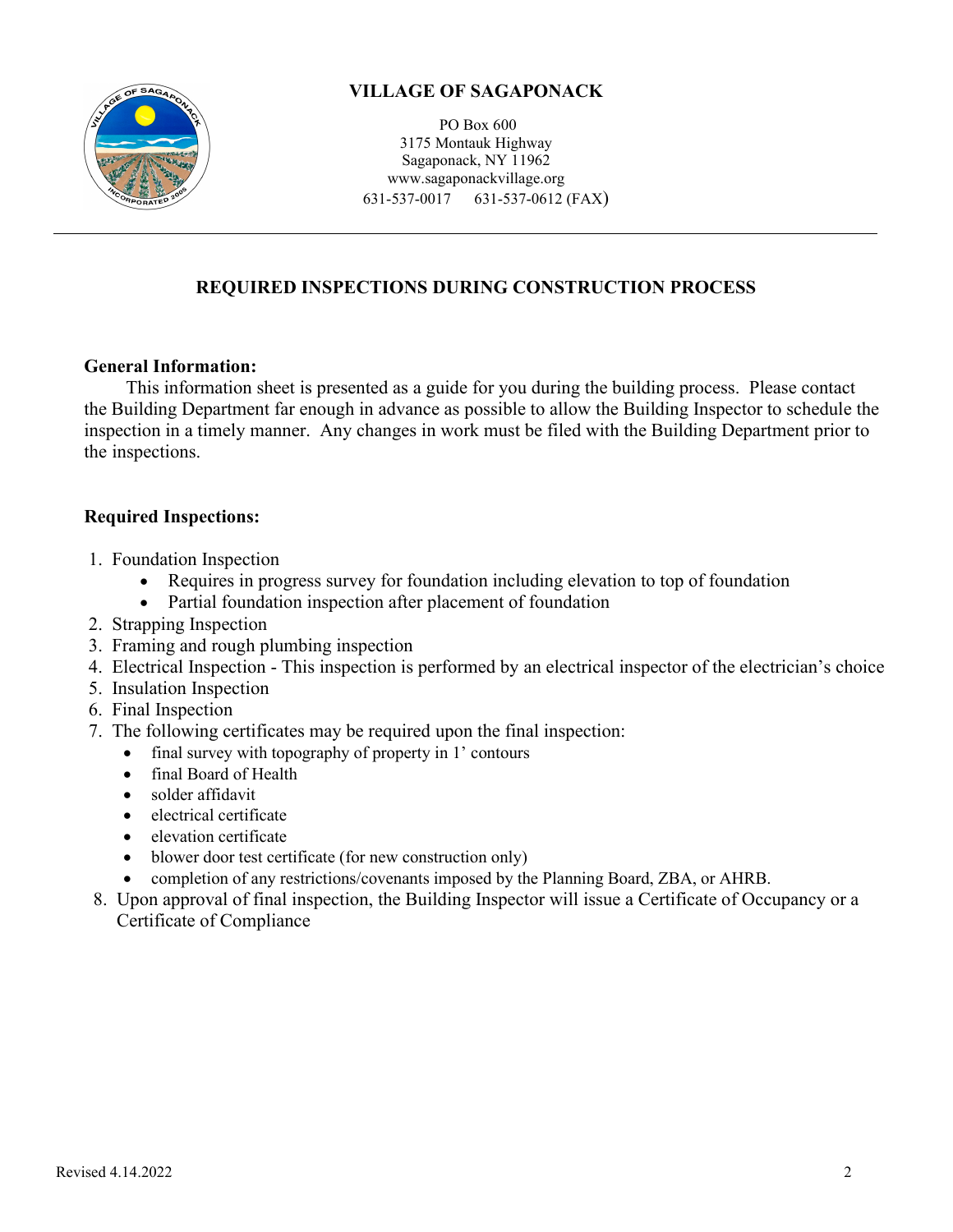

PO Box 600 3175 Montauk Highway Sagaponack, NY 11962 www.sagaponackvillage.org 631-537-0017 631-537-0612 (FAX)

## **BUILDING PERMIT APPLICATION**

### **INSTRUCTIONS FOR FILING A BUILDING PERMIT**

#### **General Information:**

 This information sheet is presented as a guide for your preparation of a complete building permit application. Please include all the documents and items required for the proposed work. All required information must be submitted on Village forms. No substitutions will be accepted.

#### **Building Permit Application Requirements:**

- 1. Building Permit Application
- 2. Building Permit non-refundable application fee of \$150.00. If project moves forward, this fee will be applied to the total building permit fee.
- 3. Construction plans ¼" scale to include lighting schedule, not to exceed 2' x 3' and 1 digital set. \*\*Please email digital set to  $pat(\omega)$ sagaponackvillage.org. Number of Copies of Plans: Residential – 3 sets + 1 digital set - Commercial – 4 sets + 1 digital set

FOR POOLS ONLY: Provide cut sheet that includes the construction method. If using a main drain, a minimum of 2 are required which must be 3' apart and have an anti-entrapment cover. Include a statement that you are using an SVRS System as part of the pump system.

- 4. Three (3) current land surveys prepared within one (1) year of the application date. Survey must include the following information:
	- The public right of way between street line to edge of pavement showing all plantings and structures (fences, gates, gate posts, call boxes, etc.)
	- Existing and proposed work footprints
	- Principal and accessory setbacks and how they were calculated (zoning district, filed map rule, nonconforming lot administrative relief)
	- Required rear yard lot coverage of all structures and the percentage of coverage
	- Lot coverage of all roofed structures (building coverage) and the percentage of coverage
	- Total lot coverage of all manmade structures (driveways, patios at grade, pool, all playing courts, walkways, etc.)
	- Note if a tennis court is sunken
	- Spot Elevations as per Chapter 30-8A(4) of Sagaponack Village Code
- 5. Building plans should include top of foundation elevation
- 6. FEMA Elevation Certificate for flood hazard zones
- 7. Southampton Town Contractor Licenses must be received prior to issuance of building permit
- 8. Builder/Contractor Certificate of Worker's Compensation must be received prior to issuance of building permit
- 9. Builder/Contractor Certificate of Liability Insurance naming the Village of Sagaponack as certificate holder and as additional insured – must be received prior to issuance of building permit
- 10. Certificate(s) of Occupancy and/or outstanding permits(s)
- 11. Suffolk County Department of Health Services or exemption waiver
- 12. Brief description of scope of work to be performed
- 13. Fees to be determined on acceptance of completed permit application.
- 14. Your street number must be posted as part of your Building Permit Application requirement as per Chapter 30-9G of the Village Code
- 15. FAR Calculations
- 16. RES Check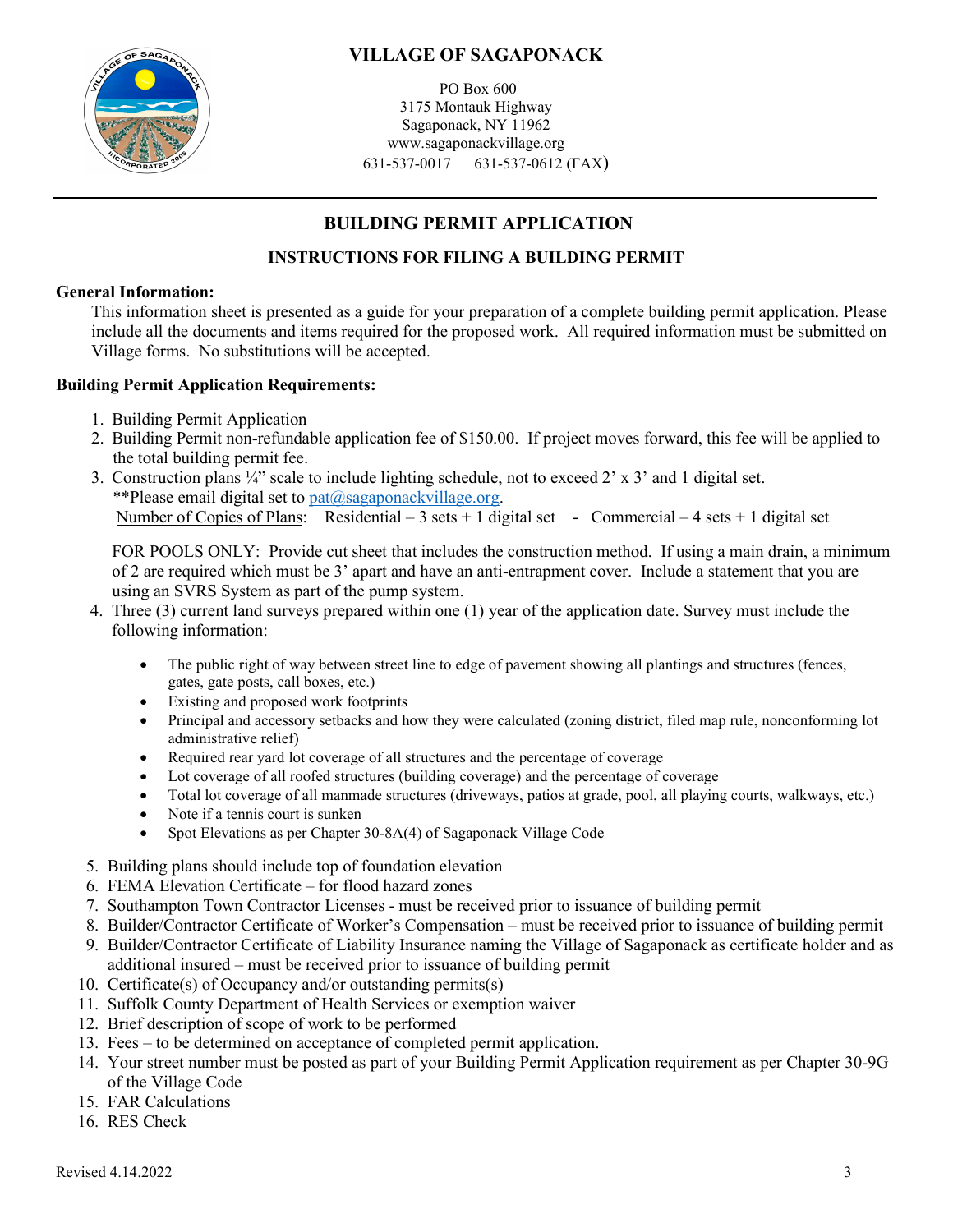#### **VILLAGE OF SAGAPONACK BUILDING PERMIT APPLICATION INSTRUCTIONS FOR FILING A BUILDING PERMIT Page 2**

#### **ADDITIONAL DOCUMENTS AND/OR APPROVALS IF APPLICABLE**

- 1. Any application in flood plain areas will require Site Plan Approval if fill is brought onto project site as per Chapter 245-61 (J) of the Village Code.
- 2. Suffolk County Department of Public Works
- 3. NYS Department of Environmental Conservation
- 4. Fire Marshall
- 5. Zoning Board of Appeals decision
- 6. Site Plan approval resolution
- 7. Landscape  $Plan 3$  sets if applicable

#### **DOCUMENTS NEEDED FOR AHRB PRESENTATION**

- 1. **Seven (7),** three-dimensional (3D) views of proposed project, in accurate color, Computer generated. These views should be from at least three perspectives and illustrations should be winter season (without foliage on trees or privet) inclusive of:
	- **One must be the perspective from the street**
	- **The other two must be from neighbors and/or diagonals from the street**
	- **These views should show the relationships from a distance among the main buildings in their totality**
- 2. Aerial view of proposed project
- 3. List of all materials and colors for exterior
- 4. At the discretion of the Board, applicant may be required to provide nighttime illumination renderings and a lighting analysis that includes glass to side wall coverage calculations
- 5. Google Earth image of the site and surrounding properties
- 6. Six copies of 11 x 17 site plans, drawings, survey, etc.
- 7. Submission of all of the above items for AHRB in pdf format for display at the AHRB meeting.

#### **THE ABOVE ITEMS MUST BE SUBMITTED AT TIME OF APPLICATION SUBMISSION.**

#### **ALL OF THE ORIGINAL DOCUMENTS OF THE ABOVE ITEMS MUST BE SUBMITTED TO THE BUILDING DEPARTMENT AND SENT IN PDF FORMAT TO: [pat@sagaponackvillage.org](mailto:pat@sagaponackvillage.org)**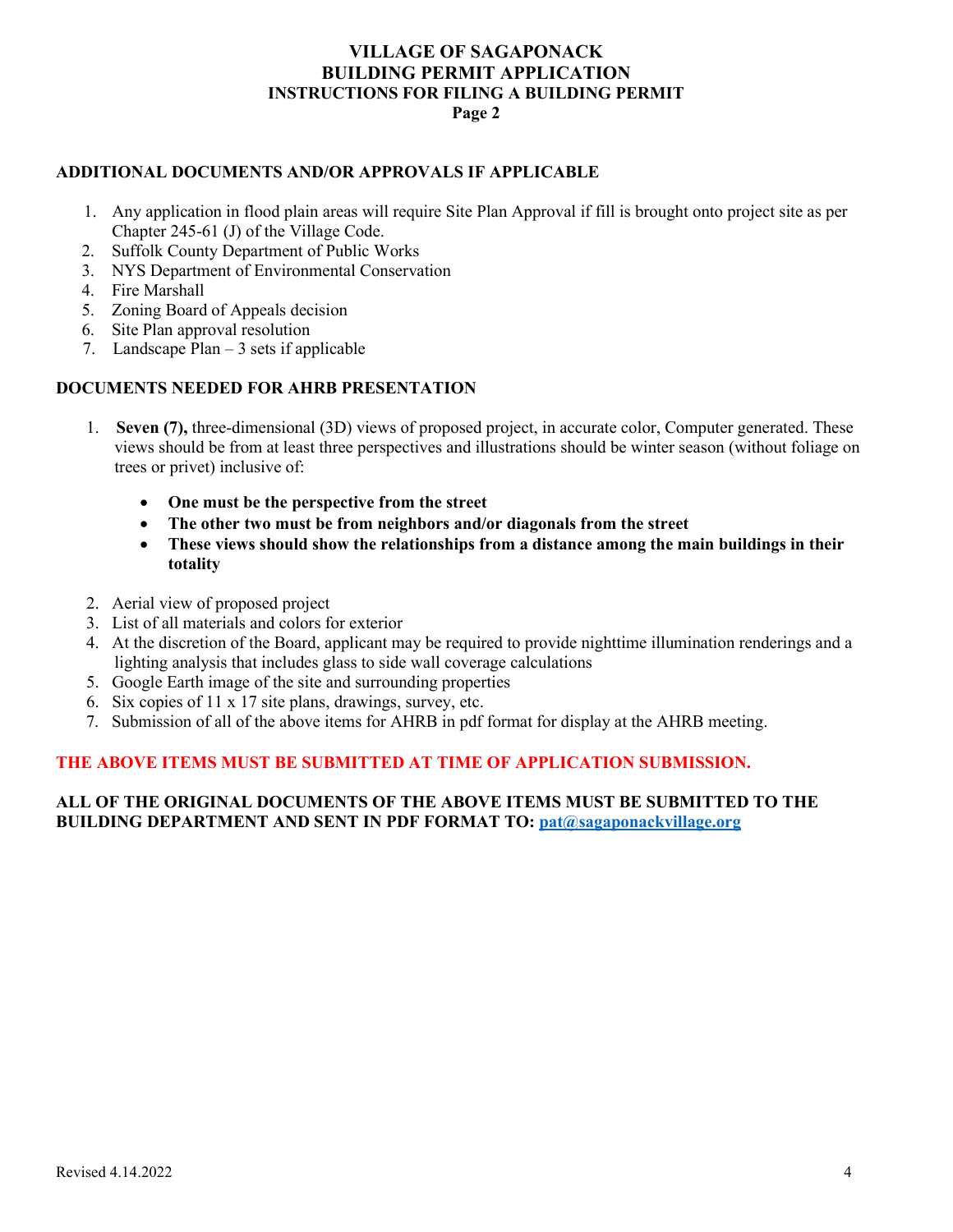

PO Box 600 3175 Montauk Highway Sagaponack, NY 11962 www.sagaponackvillage.org 631-537-0017 631-537-0612 (FAX)

### **APPLICATION FOR BUILDING PERMIT**

|       | Approval: Architectural & Historic | Application No:  |  |
|-------|------------------------------------|------------------|--|
|       | <b>Preservation Review Board</b>   | Tax Map No.      |  |
| Date: |                                    | Health Dept. No. |  |
|       |                                    | Permit Fee:      |  |
|       |                                    | Permit No:       |  |
|       |                                    | Date Issued:     |  |
|       |                                    | Date Received:   |  |

#### **INSTRUCTIONS**

- All forms must be completed in ink or typed and submitted with the \$150.00 application fee.
- Work covered by this application may not be started before permit is issued.
- This application must be completed in every respect.
- Approved plans and specifications shall be available at the building site during construction.
- Building Inspector shall have the right to enter any building or enter upon any land at any reasonable hour to perform required inspections on construction described below.
- Agent, contractor or applicant as identified below will be notified when the permit is available for pick up at the Village Hall.
- All Certificates of Occupancy or Certificates of Compliance will be issued to the Owner.

| <b>OWNER(S) INFORMATION:</b>                                             |                         |  |
|--------------------------------------------------------------------------|-------------------------|--|
|                                                                          | Phone:                  |  |
|                                                                          |                         |  |
|                                                                          |                         |  |
|                                                                          | Cell Phone of Owner(s): |  |
|                                                                          |                         |  |
| If owner is a corporation, give name, title and address of two officers: |                         |  |
|                                                                          | Name:                   |  |
|                                                                          |                         |  |
|                                                                          |                         |  |
| <b>ARCHITECT INFORMATION:</b>                                            |                         |  |
|                                                                          |                         |  |
|                                                                          |                         |  |
|                                                                          |                         |  |
| Email:                                                                   |                         |  |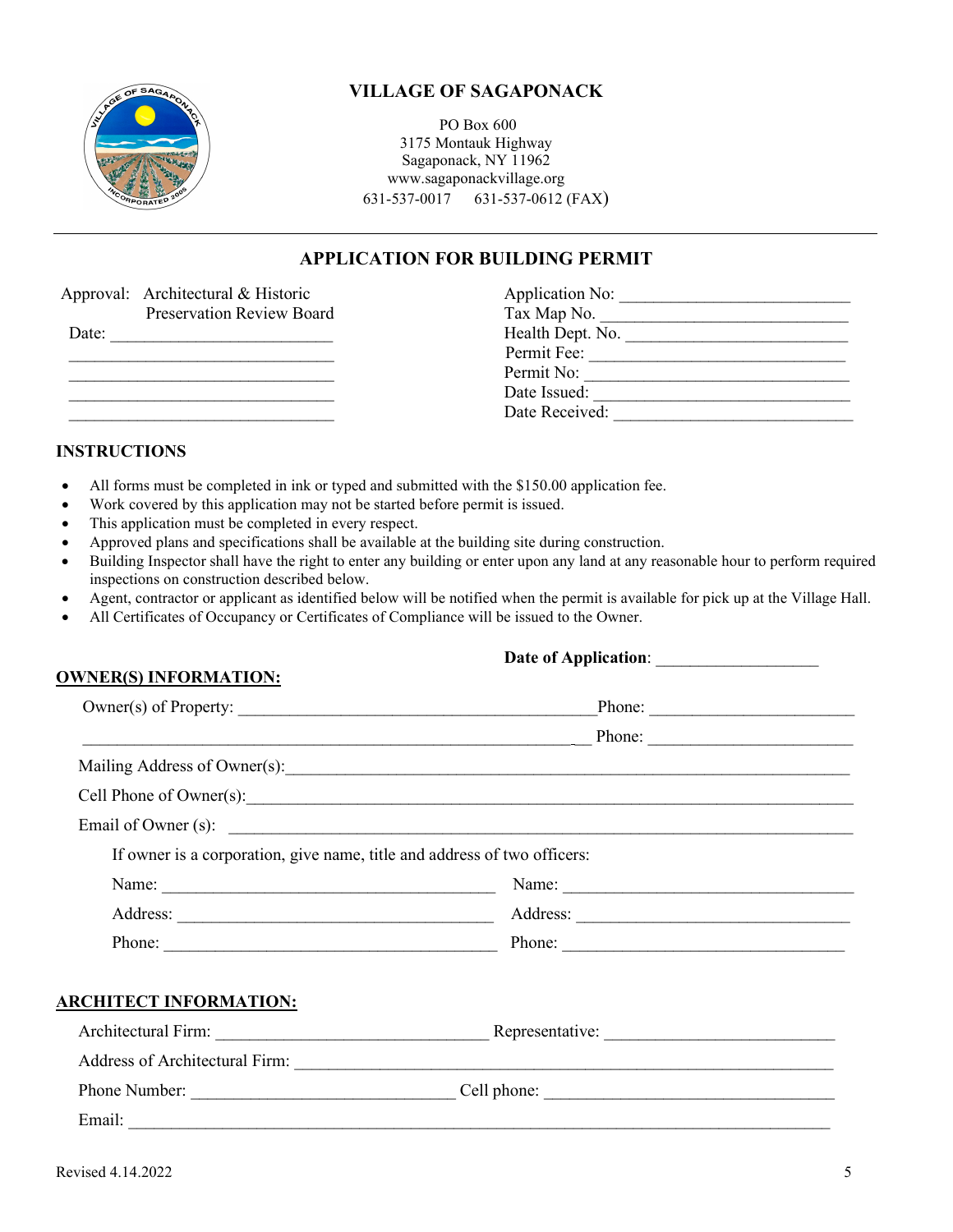#### **CONTRACTOR INFORMATION:**

| <b>SUBJECT PROPERTY:</b>                                  |                                                                                                                                                                                                                                                         |  |
|-----------------------------------------------------------|---------------------------------------------------------------------------------------------------------------------------------------------------------------------------------------------------------------------------------------------------------|--|
|                                                           |                                                                                                                                                                                                                                                         |  |
|                                                           |                                                                                                                                                                                                                                                         |  |
|                                                           | Zoning District: Size of Lot: sq ft Present Lot Coverage: _______________________                                                                                                                                                                       |  |
| <b>NATURE OF WORK PROPOSED:</b>                           |                                                                                                                                                                                                                                                         |  |
|                                                           |                                                                                                                                                                                                                                                         |  |
|                                                           |                                                                                                                                                                                                                                                         |  |
|                                                           | Total Construction Sq Ft: Principal Structure: 1 <sup>st</sup> Fl Sq Ft: 2 <sup>nd</sup> Fl Sq Ft: 2 <sup>nd</sup> Fl Sq Ft:                                                                                                                            |  |
|                                                           |                                                                                                                                                                                                                                                         |  |
|                                                           |                                                                                                                                                                                                                                                         |  |
|                                                           |                                                                                                                                                                                                                                                         |  |
|                                                           |                                                                                                                                                                                                                                                         |  |
| <b>Topography of Property</b>                             |                                                                                                                                                                                                                                                         |  |
|                                                           | ,我们也不能在这里的时候,我们也不能在这里的时候,我们也不能会在这里,我们也不能会在这里的时候,我们也不能会在这里的时候,我们也不能会在这里的时候,我们也不能会                                                                                                                                                                        |  |
| If so, how many cubic yards will be added:                |                                                                                                                                                                                                                                                         |  |
|                                                           |                                                                                                                                                                                                                                                         |  |
| <b>Additional Information:</b>                            |                                                                                                                                                                                                                                                         |  |
| 1.<br>2.<br>for any reason? No $\Box$ Yes $\Box$          | Will solar panels be installed at this property? No $\Box$ Yes $\Box$ If yes, please complete Solar Panel application.<br>Will it be necessary for anyone involved directly or indirectly with this application to disturb any public highway<br>Reason |  |
| 3.<br>Does property require Wetlands or CEH Permit?<br>4. | Does this property front on any State or County Highway? No $\Box$<br>$Yes \square$<br>If so, please provide permit.<br>Wetlands<br><b>CEH</b>                                                                                                          |  |

- 5. Is this property located in a FEMA Zone:  $\overline{N}$   $\overline{Q}$   $\overline{Y}$  es  $\overline{Q}$  If yes, what Zone?
- 6. Has this property received a variance? No  $\Box$  Yes  $\Box$  If so, please provide a copy with the application.
- 7. Has this property received Planning Board approval for any previous work? No  $\Box$  Yes  $\Box$  If so, please describe:

 $\_$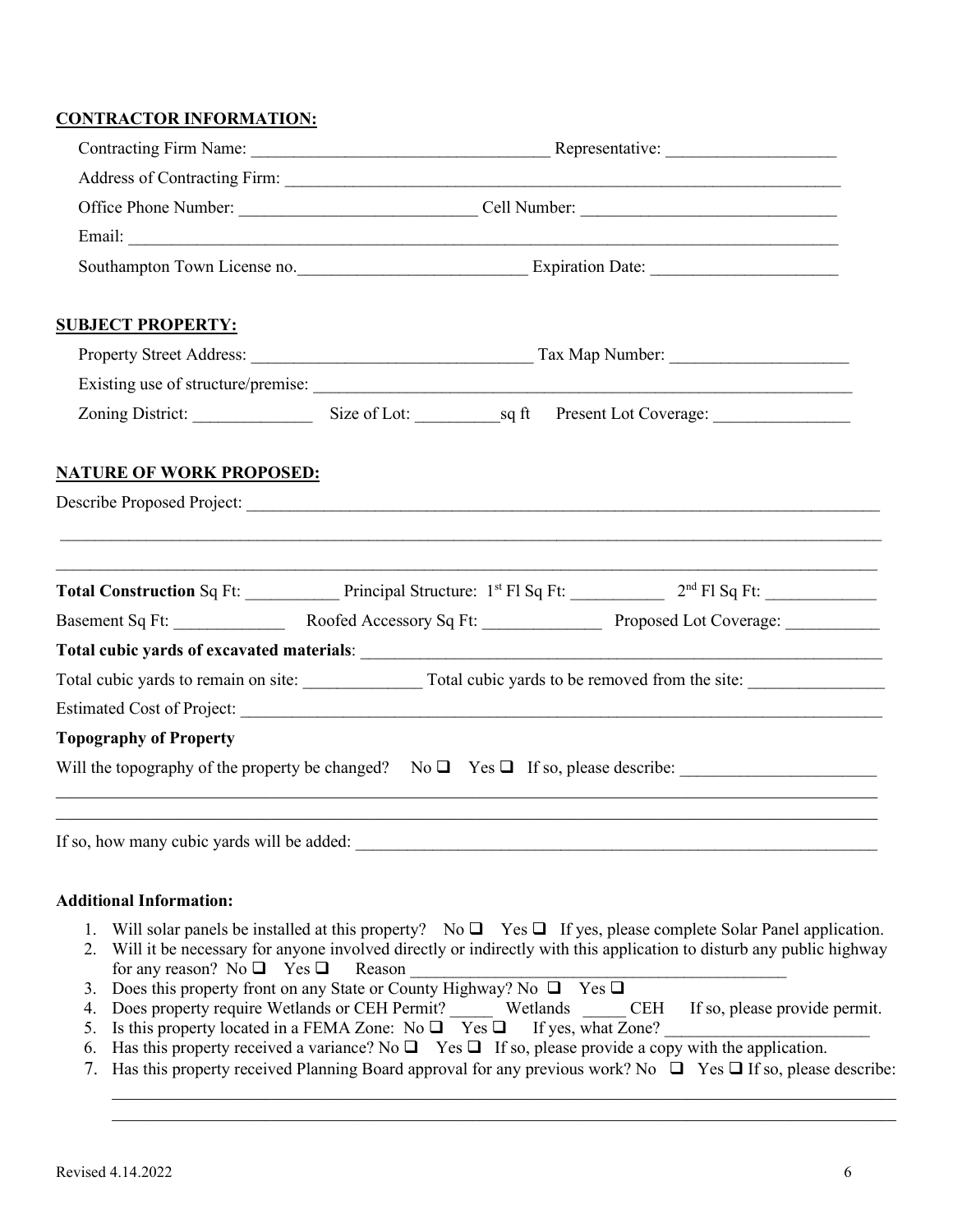Application is hereby made to the Building Department for the issuance of a Building Permit pursuant to the New York State Building Construction Code, Village of Sagaponack Code Chapter 30 and all amendments thereto, for the construction of building, additions and/or alterations, as herein described. The applicant agrees to comply with all applicable laws, ordinances and regulations.

| Sworn to before this<br>$day of$ , 20 | Print Name         |
|---------------------------------------|--------------------|
| Notary Public                         | Signature of Owner |
| Sworn to before this<br>$day of$ , 20 | Print Name         |
| Notary Public                         | Signature of Owner |
|                                       |                    |
|                                       |                    |

**APPROVAL**: \_\_\_\_\_\_\_\_\_\_\_\_\_\_\_\_\_\_\_\_\_\_ \_\_\_\_\_\_\_\_\_\_\_\_\_\_\_\_\_\_\_\_\_\_\_\_\_\_\_\_\_\_\_\_\_\_\_\_\_

 $\blacksquare$ 

Date Building Inspector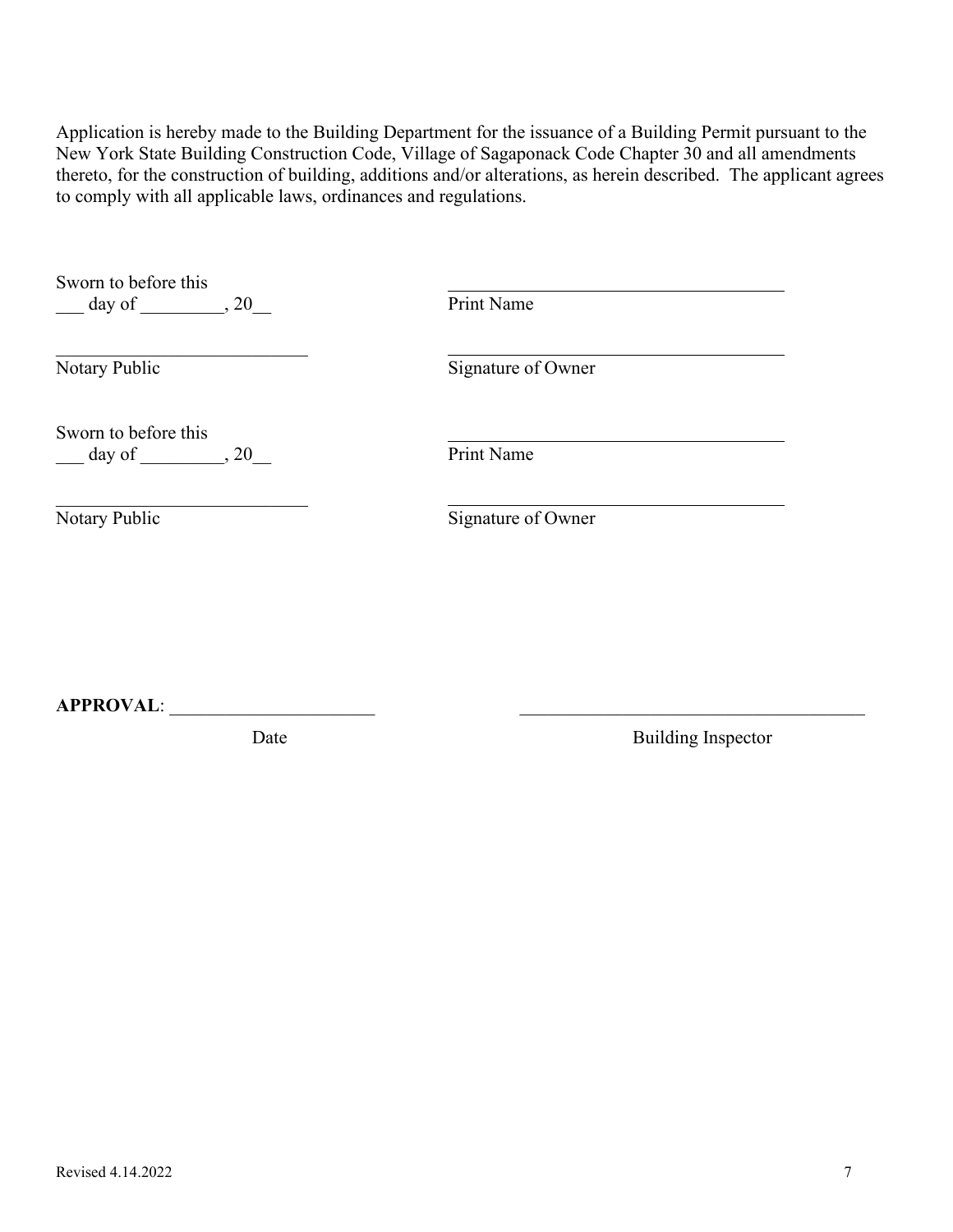

PO Box 600 3175 Montauk Highway Sagaponack, NY 11962 www.sagaponackvillage.org 631-537-0017 631-537-0612 (FAX)

## **BUILDING PERMIT**

## **AUTHORIZATION AND CONSENT**

|                                                                    |                     |                                                                     | <u>AUTHUNIZATION AND CONSENT</u>                                                                                     |                         |
|--------------------------------------------------------------------|---------------------|---------------------------------------------------------------------|----------------------------------------------------------------------------------------------------------------------|-------------------------|
| <b>STATE OF NEW YORK</b><br><b>COUNTY OF</b>                       |                     | SS.                                                                 |                                                                                                                      |                         |
| and say:                                                           |                     |                                                                     | <u> 1990 - Jan James James James James James James James James James James James James James James James James J</u> | being duly sworn depose |
|                                                                    | 1.                  | The undersigned are the sole owners of premises at                  |                                                                                                                      |                         |
|                                                                    | 2.                  |                                                                     | The undersigned are the applicant(s) for a building permit.                                                          |                         |
|                                                                    | 3.                  |                                                                     | The undersigned consent to entry and inspection of the above premises as needed by the                               |                         |
|                                                                    |                     | Building Inspector and the Architectural and Historic Review Board. |                                                                                                                      |                         |
|                                                                    | 4.                  |                                                                     |                                                                                                                      |                         |
|                                                                    |                     |                                                                     |                                                                                                                      |                         |
|                                                                    |                     | officials and agencies of the Village of Sagaponack.                |                                                                                                                      |                         |
| Sworn to before this<br>$\frac{day \text{ of }$ $\frac{1}{2}$ , 20 |                     |                                                                     | Print Name                                                                                                           |                         |
| Notary Public                                                      |                     |                                                                     | Signature of Owner                                                                                                   |                         |
| Sworn to before this<br>day of                                     | $\frac{1}{20}$ , 20 |                                                                     | Print Name                                                                                                           |                         |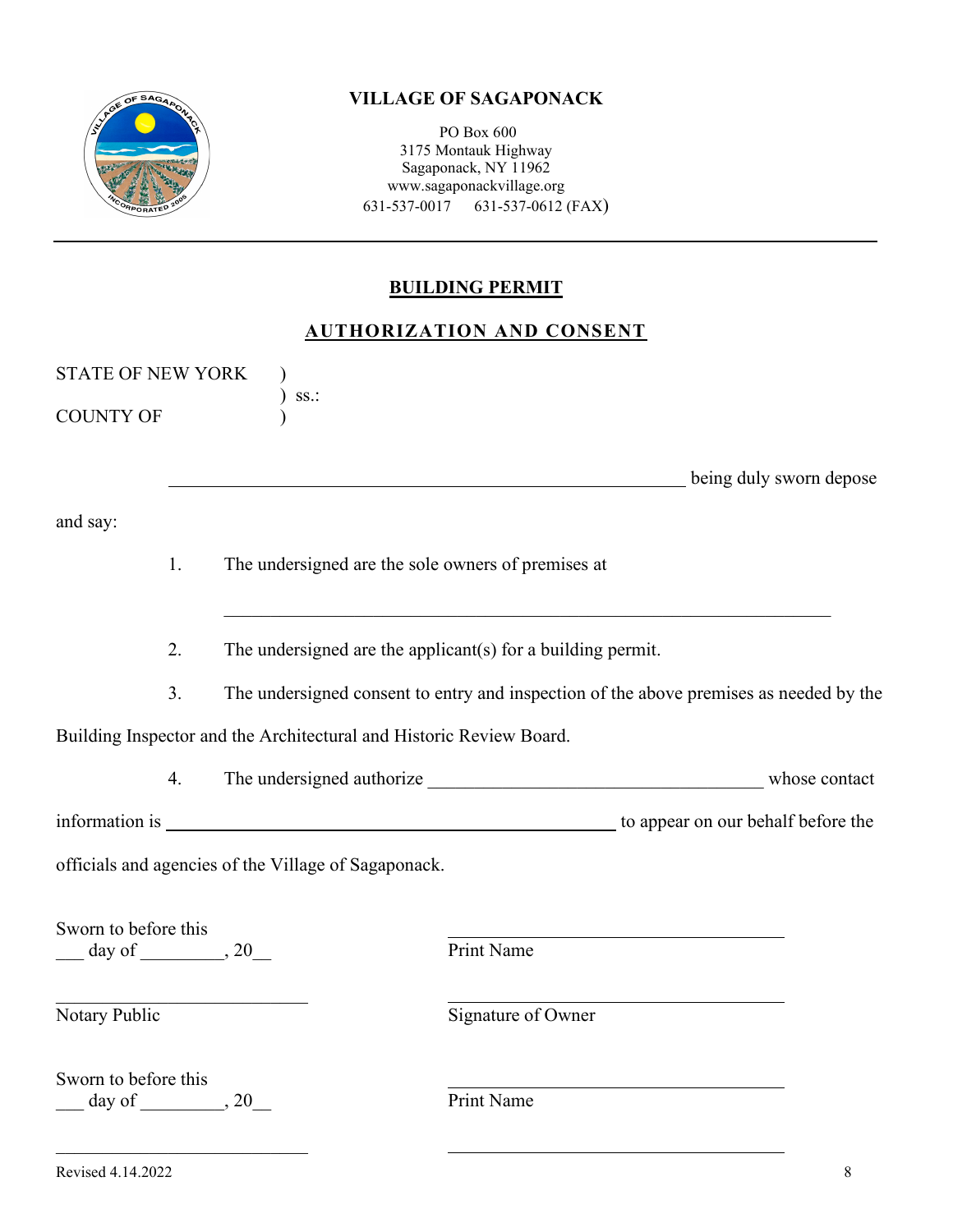

PO Box 600 3175 Montauk Highway Sagaponack, NY 11962 www.sagaponackvillage.org 631-537-0017 631-537-0612 (FAX)

## **VILLAGE CODES**

Please be aware of the following Village codes concerning construction:

### **Section 30-9(E):**

E. No building permit shall be issued unless (1) the recipient shall provide to the Building Inspector a survey of the premises at which the work is to be conducted, a list of all vehicles that will be used by any person or materialman expected to be at the site either on a regular or occasional basis and a plan acceptable to the Building Inspector depicting the onsite location for the standing or parking of any such vehicle and (ii) the recipient shall provide to the Building Inspector a written acknowledgement that no such vehicles shall be permitted to stand or park on any public or private road or shoulder thereof.

### **Section 30-9(H):**

H. All construction activity is prohibited on Sundays at all times year round, after 3:00 p.m. on Saturdays between May 15 and September 15 and on the following holidays: New Year's Day, Dr. Martin Luther King, Jr., Day, President's Day, Memorial Day, Independence Day, Labor Day, Columbus Day, Veteran's Day, Thanksgiving and Christmas. "Construction activity" for purposes of this subsection, is any activity enabling the improvement of land, including by way of illustration, not limitation, construction of structures and other capital improvements of every kind and new landscaping utilizing construction machinery and vehicles. Any provision herein notwithstanding, a homeowner using domestic tools may engage in residential repair and customary lawn and garden maintenance on Sundays, [and] Saturdays and the aforesaid holidays, provided that the activity does not produce noise greater than 85 dB(A) at a distance of 50 feet from the activity or source.

### **Section 142-4(2):**

(2) Construction activities between 7:00 AM and 7:00 PM and the associated use of construction devices or the noise produced thereby, provided that such activities and such equipment and their use comply with other provisions hereof except as provided in § 30-9(H).

 $\mathcal{L}_\text{max}$  , and the contribution of the contribution of  $\mathcal{L}_\text{max}$ 

Signature of Applicant Date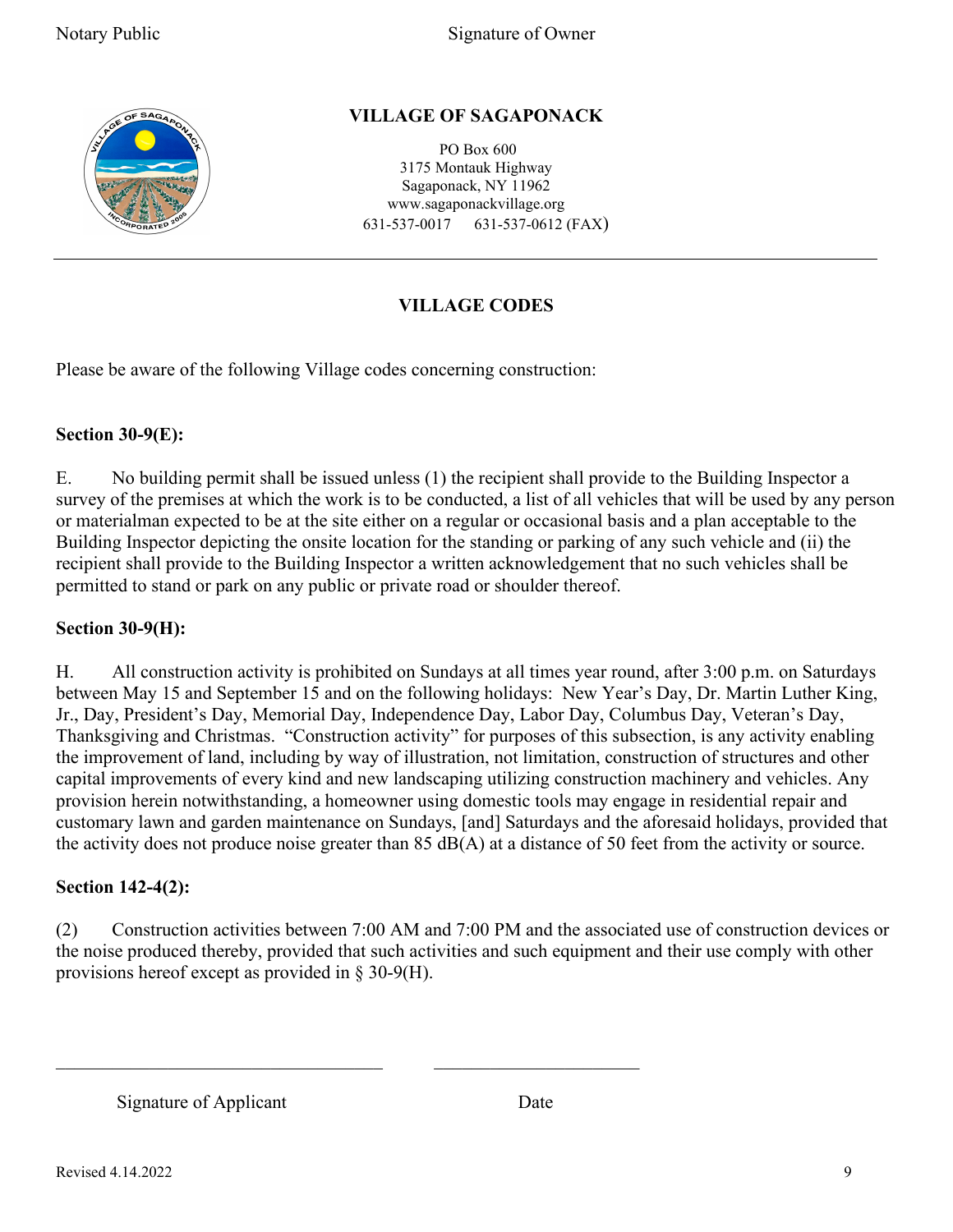

PO Box 600 3175 Montauk Highway Sagaponack, NY 11962 www.sagaponackvillage.org 631-537-0017 631-537-0612 (FAX)

# **BUILDING DEPARTMENT AFFIDAVIT OF BOARD OF HEALTH EXEMPTION**

STATE OF NEW YORK ) )ss: COUNTY OF SUFFOLK ) This is to certify that the renovation of \_\_\_\_\_\_\_\_\_\_\_\_\_\_\_\_\_\_\_\_\_\_\_\_\_\_\_\_\_\_\_\_\_\_\_\_\_\_\_\_\_\_\_\_\_\_\_\_\_\_\_\_located at \_\_\_\_\_\_\_\_\_\_\_\_\_\_\_\_\_\_\_\_\_\_\_\_\_\_\_\_\_\_\_\_\_\_\_\_\_\_\_\_\_\_\_\_\_\_\_\_\_ Tax Map #\_\_\_\_\_\_\_\_\_\_\_\_\_\_\_\_\_\_\_\_\_\_\_\_\_\_\_\_\_\_\_\_\_ will not require prior approval from the New York State Board of Health for reasons described below.  $\mathcal{L}_\mathcal{L} = \mathcal{L}_\mathcal{L} = \mathcal{L}_\mathcal{L} = \mathcal{L}_\mathcal{L} = \mathcal{L}_\mathcal{L} = \mathcal{L}_\mathcal{L} = \mathcal{L}_\mathcal{L} = \mathcal{L}_\mathcal{L} = \mathcal{L}_\mathcal{L} = \mathcal{L}_\mathcal{L} = \mathcal{L}_\mathcal{L} = \mathcal{L}_\mathcal{L} = \mathcal{L}_\mathcal{L} = \mathcal{L}_\mathcal{L} = \mathcal{L}_\mathcal{L} = \mathcal{L}_\mathcal{L} = \mathcal{L}_\mathcal{L}$ 

 $\mathcal{L}_\mathcal{L} = \{ \mathcal{L}_\mathcal{L} = \{ \mathcal{L}_\mathcal{L} = \{ \mathcal{L}_\mathcal{L} = \{ \mathcal{L}_\mathcal{L} = \{ \mathcal{L}_\mathcal{L} = \{ \mathcal{L}_\mathcal{L} = \{ \mathcal{L}_\mathcal{L} = \{ \mathcal{L}_\mathcal{L} = \{ \mathcal{L}_\mathcal{L} = \{ \mathcal{L}_\mathcal{L} = \{ \mathcal{L}_\mathcal{L} = \{ \mathcal{L}_\mathcal{L} = \{ \mathcal{L}_\mathcal{L} = \{ \mathcal{L}_\mathcal{$  $\mathcal{L}_\mathcal{L} = \{ \mathcal{L}_\mathcal{L} = \{ \mathcal{L}_\mathcal{L} = \{ \mathcal{L}_\mathcal{L} = \{ \mathcal{L}_\mathcal{L} = \{ \mathcal{L}_\mathcal{L} = \{ \mathcal{L}_\mathcal{L} = \{ \mathcal{L}_\mathcal{L} = \{ \mathcal{L}_\mathcal{L} = \{ \mathcal{L}_\mathcal{L} = \{ \mathcal{L}_\mathcal{L} = \{ \mathcal{L}_\mathcal{L} = \{ \mathcal{L}_\mathcal{L} = \{ \mathcal{L}_\mathcal{L} = \{ \mathcal{L}_\mathcal{$  $\mathcal{L}_\mathcal{L} = \mathcal{L}_\mathcal{L} = \mathcal{L}_\mathcal{L} = \mathcal{L}_\mathcal{L} = \mathcal{L}_\mathcal{L} = \mathcal{L}_\mathcal{L} = \mathcal{L}_\mathcal{L} = \mathcal{L}_\mathcal{L} = \mathcal{L}_\mathcal{L} = \mathcal{L}_\mathcal{L} = \mathcal{L}_\mathcal{L} = \mathcal{L}_\mathcal{L} = \mathcal{L}_\mathcal{L} = \mathcal{L}_\mathcal{L} = \mathcal{L}_\mathcal{L} = \mathcal{L}_\mathcal{L} = \mathcal{L}_\mathcal{L}$ 

Sworn to before this  $\frac{1}{\text{print Name}}$  day of  $\frac{1}{\text{print Name}}$ 

\_\_\_\_\_\_\_\_\_\_\_\_\_\_\_\_\_\_\_\_\_\_\_\_\_\_\_

Notary Public Signature of Owner